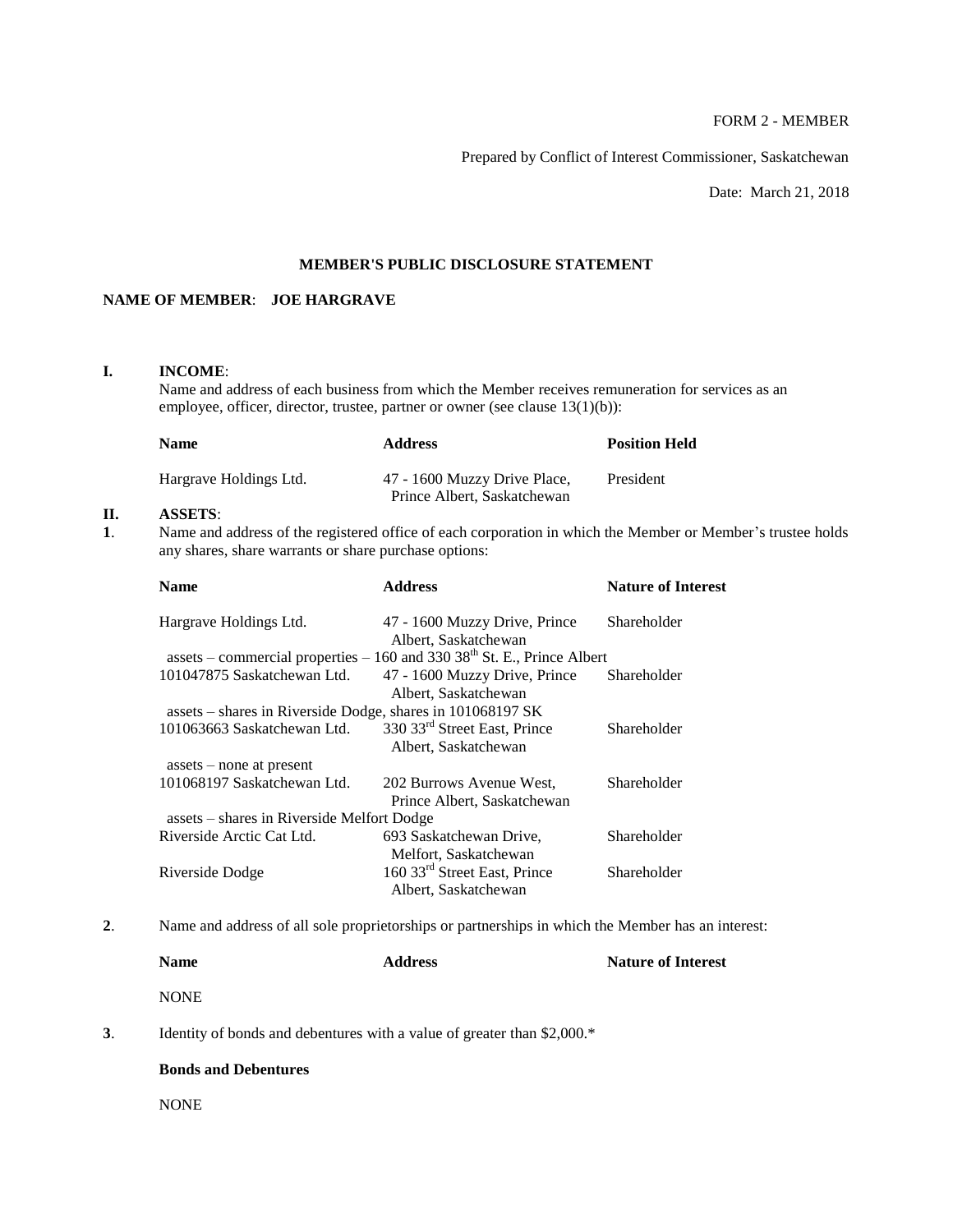**4**. Identity of investment funds, mutual funds, investment trusts or similar securities.\*\*

#### **Investment**

BMO Private Cdn Corporate Bond BMO Private Cdn Mid-Term Bond BMO Private Cdn Short-Term Bnd BMO Private Pref Share Portfolio BMO Pvt Premium Yield BMO Private U.S. High Yld Bnd BMO Private Glb Absolute Return Bond BMO Private Diversified Yield Port BMO Private Cdn Income Equity Port BMO Private US Equity Port BNS Cdn Enrgy Autocal BNS US Banks Callable Multi-Asset Fixed Inome Pimco Monthly Income Fund Russell Investments Global Hi Income Brookfield Renewable Partners LP CUM Min Rt Reset Cl A Pfd Enbridge Inc. Cum Red Rt National Bank of Canada Altagas Ltd. CES Energy Solutions Corp. Crescent Point Energy Corp. Pembina Pipeline Corp. Vermilion Energy Inc. Whitecap Resources Inc. Russel Metals Inc. Teck Resources Limited ChemTrade Logistics Income Fund Intertape Polymer Group Inc. Martinrea International Inc. SNC Lavalin Group Inc. CARA Operations Limited Exchange Income Corporation New Flyer Industries Inc. Sleep Country CDA Holdings Inc. Superior Plus Corp. Clearwater Seafoods Inc. Bank of Nova Scotia Brookfield Property Partners LP Manulife Financial Corp. Power Corp. of Canada Royal Bank of Canada Sun Life Financial Inc. Algonquin Power & Utilities Corp. BMO Covered Call Europe High Dividend Dynamic Premium Yield Class First TR Alphadex Emerging Mkt Divid Horizons Intl Developed Mkts Equity Index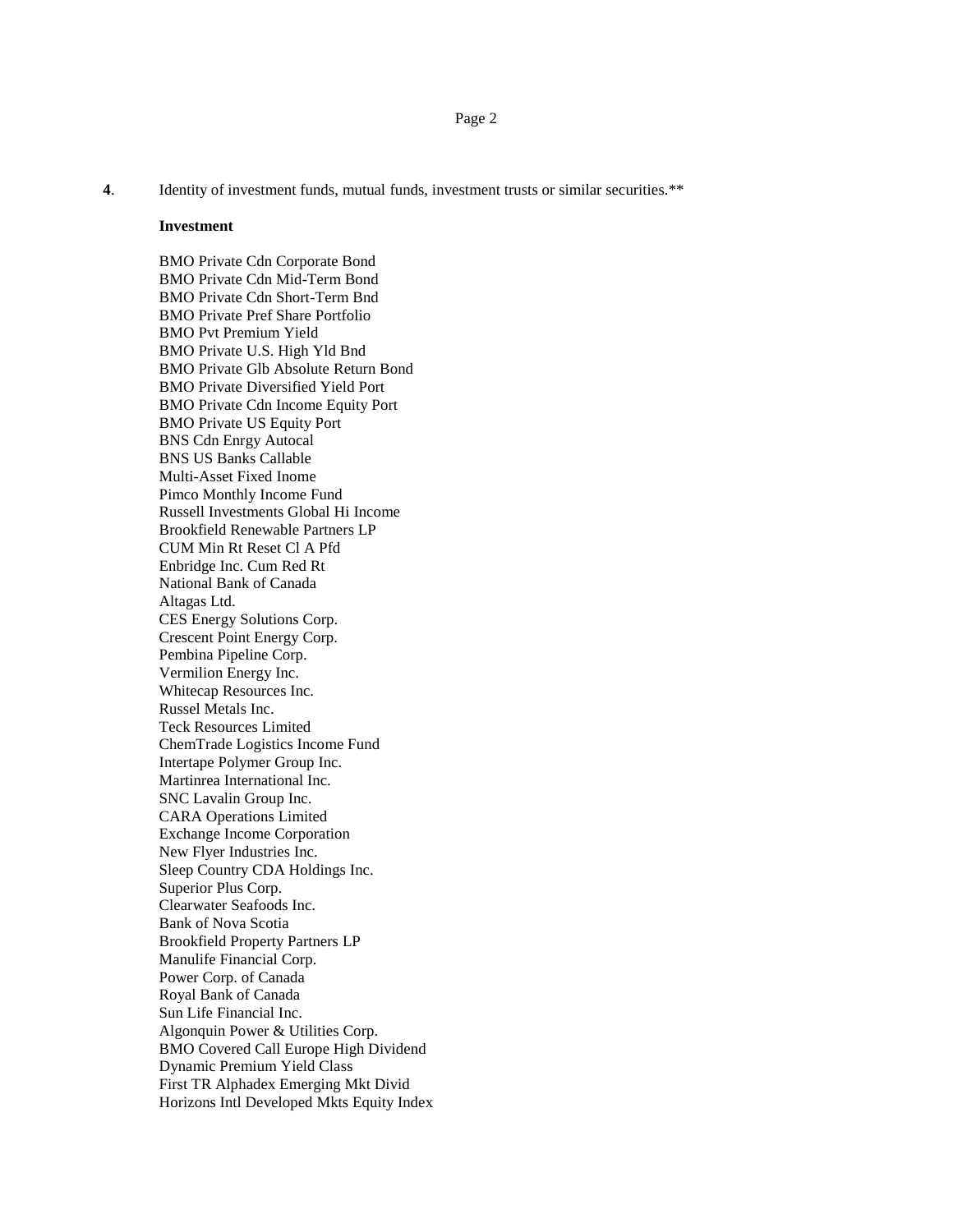Identity of investment funds, mutual funds, investment trusts or similar securities.\*\* (continued)

#### **Investment**

BMO Global Diversified Fund BNS TSX Banks Callable Contingent CPN NT First TR Global Risk Manage Income Index CI Signature Tactical BD Pool Manulife Strategic Inc. FD PH&N Total Return BD FD Pimco MTH Inc. FD Redwood Cdn Amazon. Com Comcast Ford Motor Co. Nordstrom CVS Health Corp. Pepsico Suncor Energy Inc. Canoe Energy Bank of America Citigroup Goldman Sachs Group JPMorgan Manulife Financial Synchrony Financial Toronto-Dominion Bank Gilead Sci Johnson & Johnson Merck & Co. UnitedHealth Group CDN Pacific Railway Delta Air Lines Locheed Martin Alphabet Mastercard Inc. Powershares Thomson Western Digital Eastman Chemical Co. AT&T **BCE** Telus Enbridge Fortis TransCanada Corp. Ishares TR Russell 2000 Purpose FD Fidelity Cdn Disciplined Eqty Fidelity Special Situations FD Manulife Dividend Inc. FD Black Creek Global Leaders FD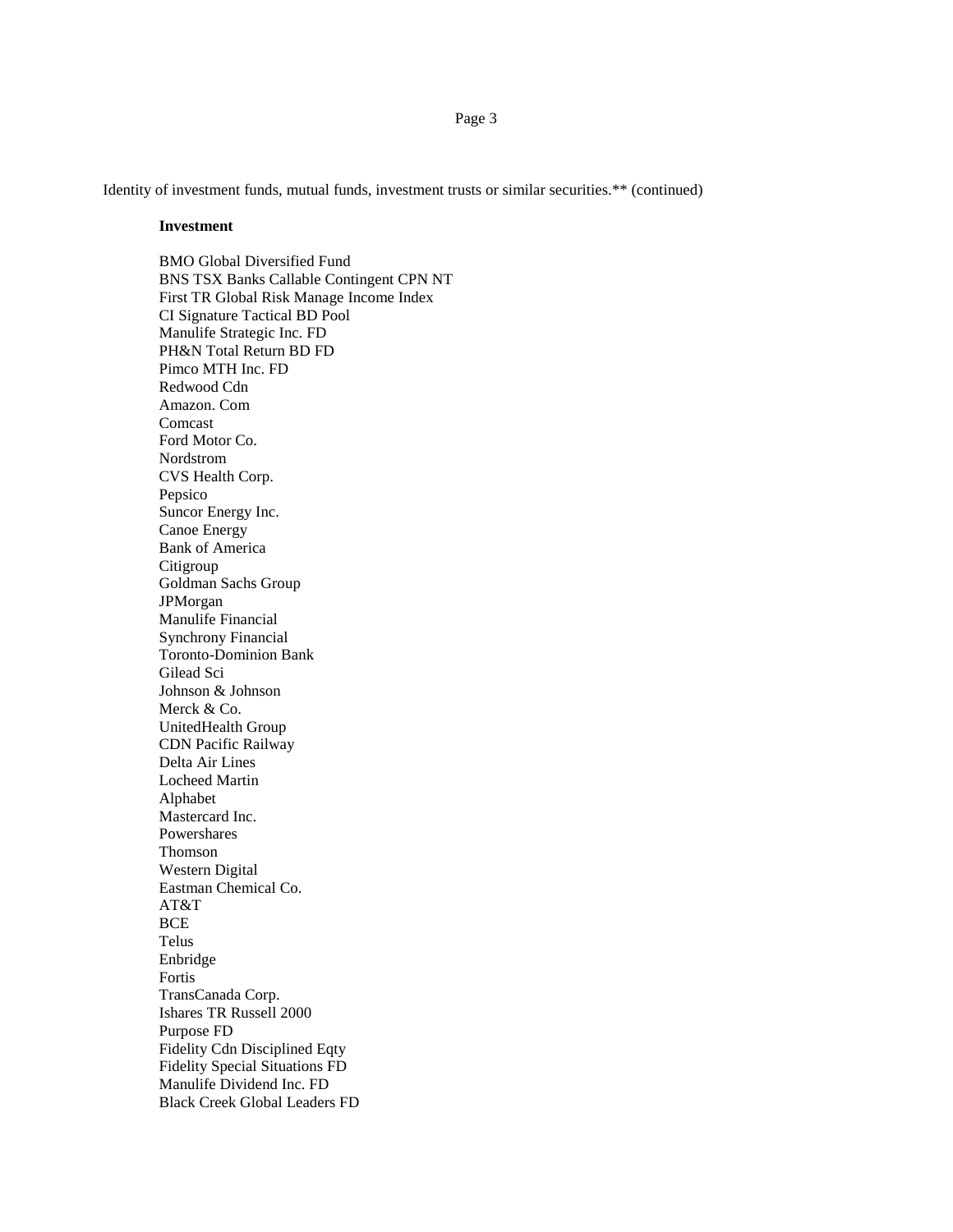Identity of investment funds, mutual funds, investment trusts or similar securities.\*\* (continued)

#### **Investment**

Capital Group Global Eqty Dynamic Strategic Resource Sentry U.S. Grwth and Inc FD BMO Covered Call Cdn. BKS

**5**. Municipal address or legal description of any real property, inside or outside Saskatchewan, that the Member has any interest in or title or right to:

| <b>Address or Legal Description</b>                             | <b>Nature of Interest</b> |  |
|-----------------------------------------------------------------|---------------------------|--|
| Personal Residence                                              | Joint Owner               |  |
| <b>Personal Vacation Property</b>                               | Joint Owner               |  |
| <b>Personal Recreational Property</b>                           | Joint Owner               |  |
| 160 – 38th Street East, Prince Albert, Saskatchewan             | Shareholder               |  |
| 330 – 38 <sup>th</sup> Street East, Prince Albert, Saskatchewan | Shareholder               |  |

# **III. GOVERNMENT CONTRACTS**

Identity and extent of the Member's participation in any Government contract as defined in Section 15 of *The Members' Conflict of Interest Act*:

#### **Description of Contract Nature of Interest**

NONE

#### **IV. GIFTS AND BENEFITS**:

Identity and the extent of any gift or personal benefit received by the Member and mentioned in a disclosure statement filed pursuant to subsection 7(3) of *The Members' Conflict of Interest Act*:

## **Identity Extent**

City of Regina: parking permit  $$100$ Saskatchewan Government Insurance: Blue Tooth speaker \$100 Canyon Creek Estates: water bottle and coffee mug \$40

## **V. OTHER**

**1**. The identity of any grant or subsidy from the Crown that was received by the Member or any other business listed in paragraph  $II(1)$ \*\*\*.

## **Identity Extent**

**NONE**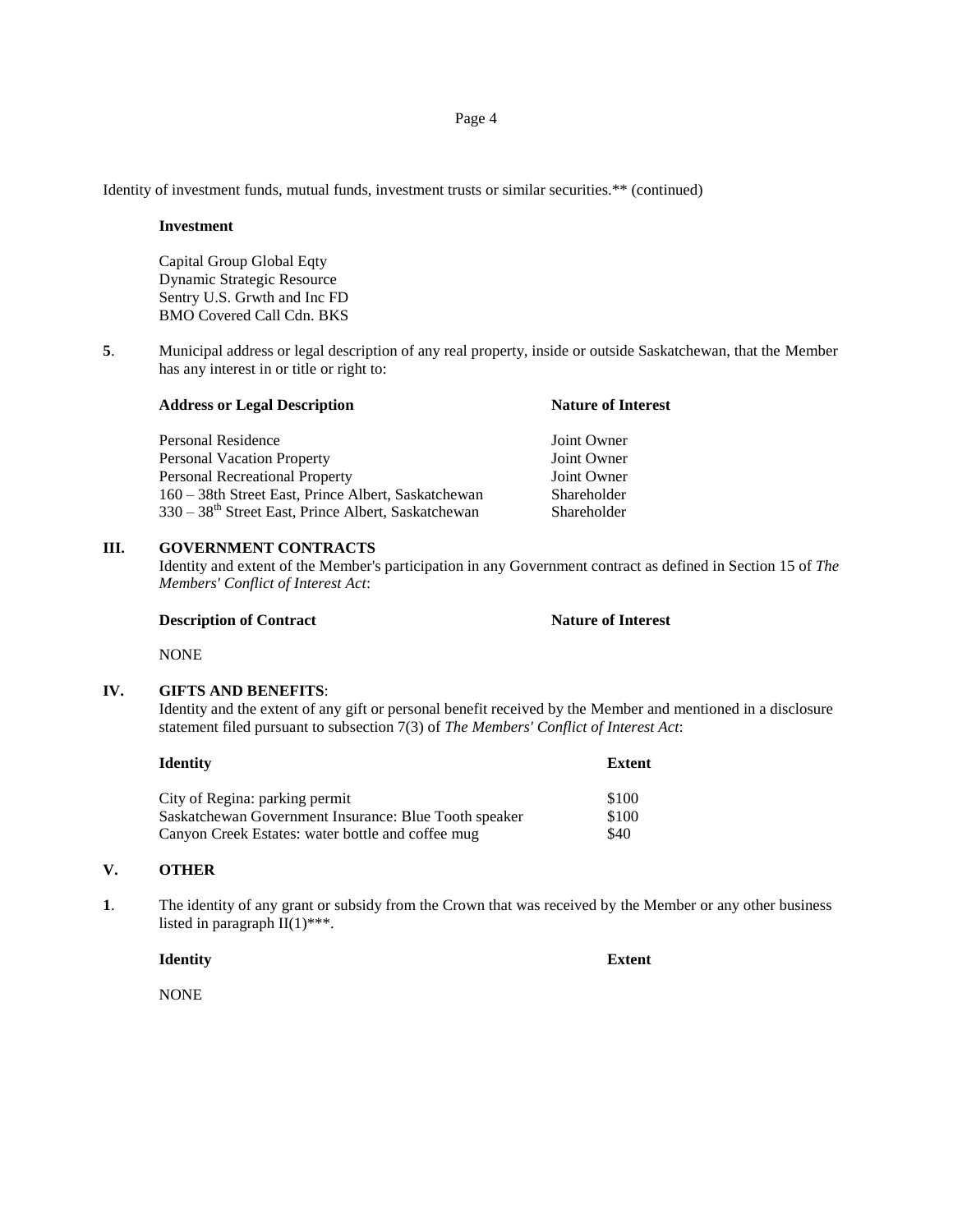**2**. Name and address of each corporation, organization or association of which the Member is an officer or director:

| <b>Name</b>            | <b>Address</b>                                        | <b>Position</b> |
|------------------------|-------------------------------------------------------|-----------------|
| Hargrave Holdings Ltd. | 47 - 1600 Muzzy Drive, Prince<br>Albert, Saskatchewan | President       |

**3**. Name and address of each organization or association in which the Member holds a Membership:

| <b>Name</b>                | <b>Address</b>                  | <b>Status of Membership</b> |
|----------------------------|---------------------------------|-----------------------------|
| Saskatchewan Party         | 6135 Rochdale Boulevard,        | Member                      |
|                            | Regina, Saskatchewan S4X 2R1    |                             |
| Commonwealth Parliamentary | $239 - 2405$ Legislative Drive, | Member                      |
| Association                | Regina, Saskatchewan, S4S 0B3   |                             |

**4**. Other information as directed by the Commissioner pursuant to clause 13(1)(1):

## **NONE**

- \* Clause 13(1)(f) of *The Members' Conflict of Interest Act* does not require public disclosure of Treasury Bills or bonds issued by the Government of Canada, the government of any province or territory of Canada or any municipal government in Canada.
- \*\* Clause 13(1)(g) of *The Members' Conflict of Interest Act* does not require public disclosure of registered retirement savings plans (rrsps), other than self-directed plans, registered home ownership savings plans (rhosps), registered education savings plans, accounts and term deposits held in banks listed in Schedule I or II to the Bank Act (Canada) or in any other financial institutions in Saskatchewan that are lawfully entitled to accept deposits, pension plans or insurance policies.
- \*\*\* Clause (13)(1)(k) of *The Members' Conflict of Interest Act* does not require public disclosure of a grant or subsidy that is paid pursuant to a government contract or pursuant to an Act or regulation where the authority of the grant or subsidy is not subject to the discretion of any individual and the standard terms and conditions of eligibility are objective in nature and are prescribed in an Act or regulation.

NOTE: Unless disclosure is directed by the Commissioner pursuant to subsection 13(3), the value or amounts of any items required to be in this disclosure statement will not be disclosed in this public disclosure statement.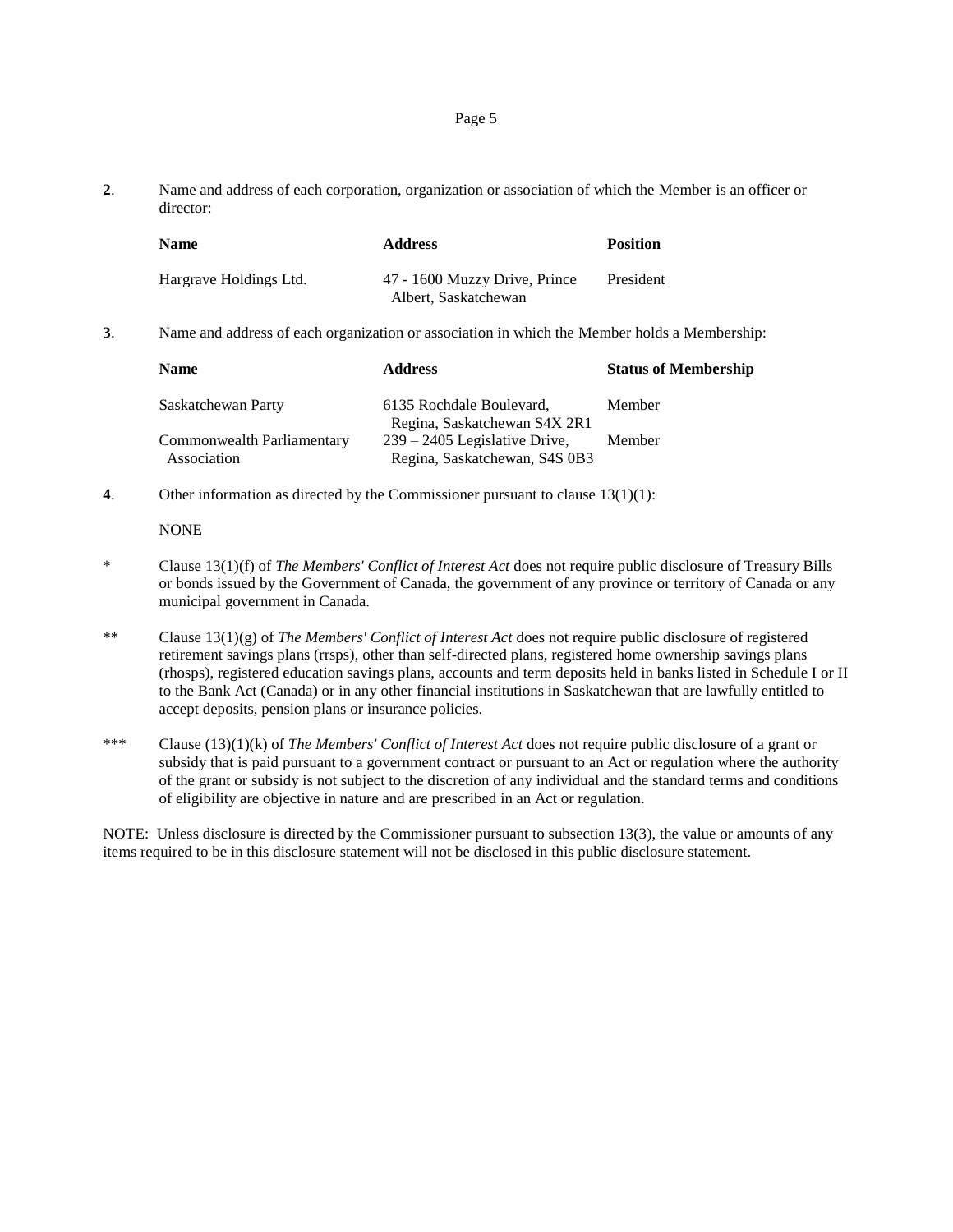# FORM 2 - SCHEDULE A Prepared by Conflict of Interest Commissioner, Saskatchewan

DATE: March 21, 2018

# **MEMBER'S PUBLIC DISCLOSURE STATEMENT**

## **MEMBER'S SPOUSE**

# **NAME OF MEMBER**: **JOE HARGRAVE NAME OF SPOUSE**: **FRANCES HARGRAVE**

#### **I. INCOME**:

Name and address of each business from which the Member's spouse receives remuneration for services as an employee, officer, director, trustee, partner or owner (see clause 13(1)(b)):

| <b>Name</b>            | <b>Address</b>                                        | <b>Position Held</b> |
|------------------------|-------------------------------------------------------|----------------------|
| Hargrave Holdings Ltd. | 47 - 1600 Muzzy Drive, Prince<br>Albert, Saskatchewan | Secretary            |

# **II. ASSETS**:

**1**. Name and address of the registered office of each corporation in which the Member's spouse holds any shares, share warrants or share purchase options:

| <b>Name</b>                                                | <b>Address</b>                                                                | <b>Nature of Interest</b> |
|------------------------------------------------------------|-------------------------------------------------------------------------------|---------------------------|
| Hargrave Holdings Ltd.                                     | 47 - 1600 Muzzy Drive, Prince<br>Albert, Saskatchewan                         | Shareholder               |
|                                                            | assets – commercial properties – $160$ and $330$ $38th$ St. E., Prince Albert |                           |
| 101047875 Saskatchewan Ltd.                                | 47 - 1600 Muzzy Drive, Prince                                                 | Shareholder               |
|                                                            | Albert, Saskatchewan                                                          |                           |
| assets – shares in Riverside Dodge, shares in 101068197 SK |                                                                               |                           |
| 101063663 Saskatchewan Ltd.                                | 330 33 <sup>rd</sup> Street East, Prince                                      | Shareholder               |
|                                                            | Albert, Saskatchewan                                                          |                           |
| $asserts$ – none at present                                |                                                                               |                           |
| 101068197 Saskatchewan Ltd.                                | 202 Burrows Avenue West,                                                      | Shareholder               |
|                                                            | Prince Albert, Saskatchewan                                                   |                           |
| assets – shares in Riverside Melfort Dodge                 |                                                                               |                           |
| Riverside Arctic Cat Ltd.                                  | 693 Saskatchewan Drive,                                                       | Shareholder               |
|                                                            | Melfort, Saskatchewan                                                         |                           |

**2**. Name and address of all sole proprietorships or partnerships in which the Member's spouse has an interest:

**Name Address Address Nature of Interest** 

NONE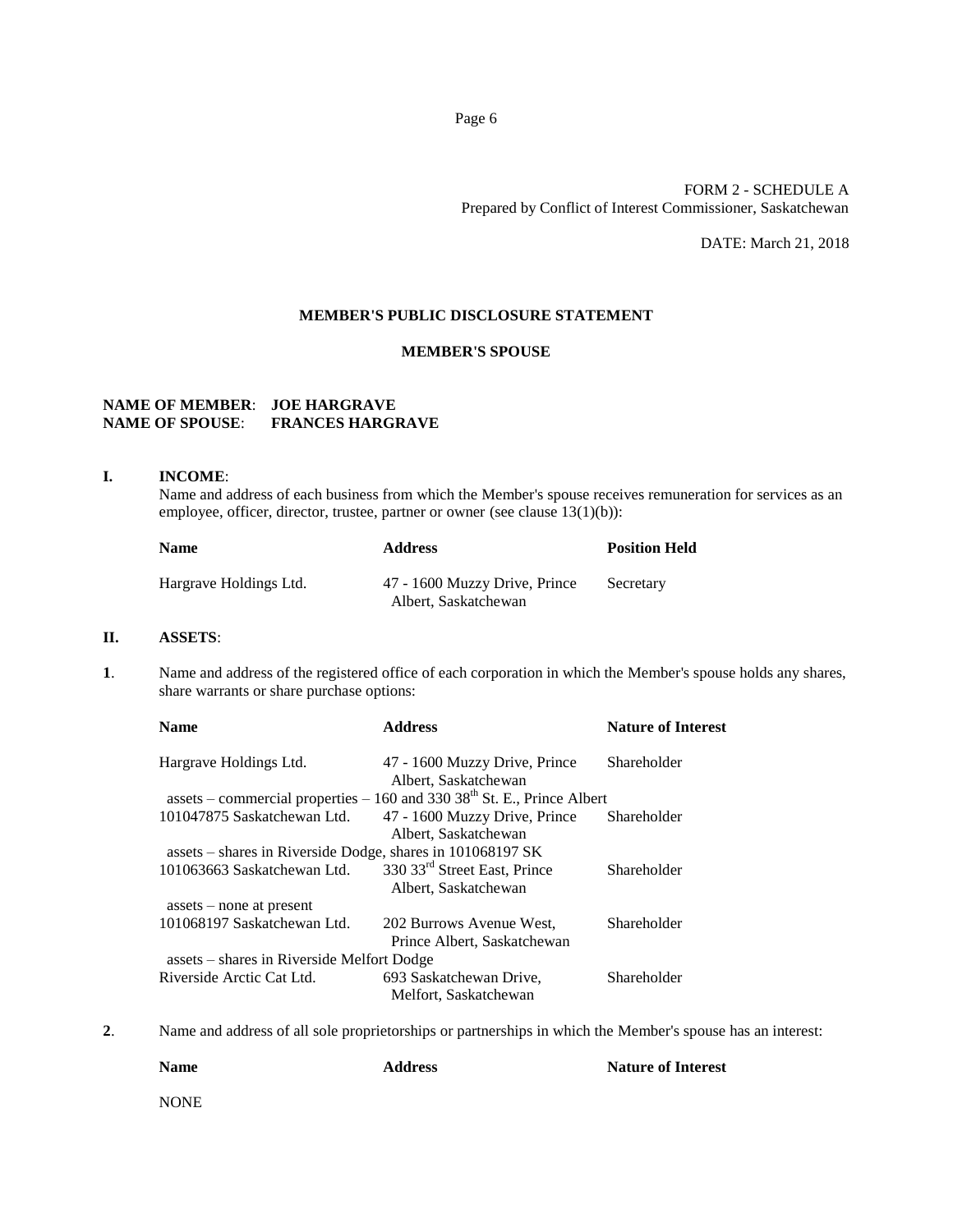**3**. Identity of bonds and debentures with a value of greater than \$2,000.00: \*

#### **Bonds and Debentures**

NONE

**4**. Identity of investment funds, mutual funds, investment trusts or similar securities:\*\*

## **Investment**

BMO Private Cdn Corporate Bond BMO Private Cdn Mid-Term Bond BMO Private Cdn Short-Term Bnd BMO Private Pref Share Portfolio BMO Pvt Premium Yield BMO Private U.S. High Yld Bnd BMO Private Glb Absolute Return Bond BMO Private Diversified Yield BMO Private Cdn Income Equity BMO Private US Equity BMO Private Intl Equity BNS Cdn Enrgy Autocal BNS US Banks Callable Multi-Asset Fixed Inome Pimco Monthly Income Fund Russell Investments Global Hi Income Brookfield Renewable Partners LP CUM Min Rt Reset Cl A Pfd Enbridge Inc. Cum Red Rt National Bank of Canada Altagas Ltd. CES Energy Solutions Corp. Crescent Point Energy Corp. Enbridge Inc. Pembina Pipeline Corp. Vermilion Energy Inc. Whitecap Resources Inc. Russel Metals Inc. Teck Resources Limited ChemTrade Logistics Income Fund Intertape Polymer Group Inc. Martinrea International Inc. SNC Lavalin Group Inc. CARA Operations Limited Exchange Income Corporation New Flyer Industries Inc. Sleep Country CDA Holdings Inc. Superior Plus Corp. Clearwater Seafoods Inc. Bank of Nova Scotia Brookfield Property Partners LP Manulife Financial Corp.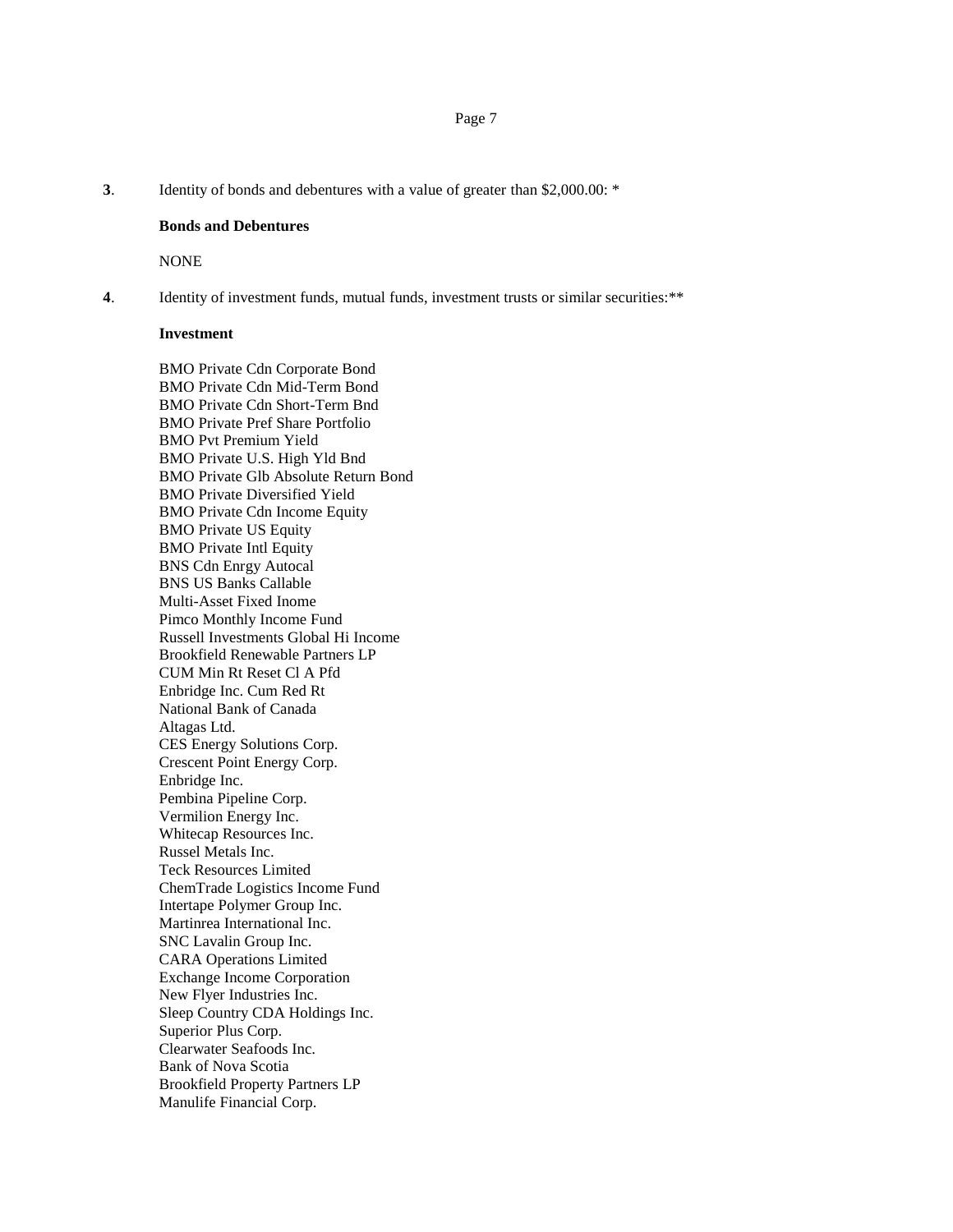Page 8

Identity of investment funds, mutual funds, investment trusts or similar securities.\*\* (continued)

#### **Investment**

Power Corp. of Canada Royal Bank of Canada Sun Life Financial Inc. Algonquin Power & Utilities Corp. BMO Covered Call Europe High Dividend Dynamic Premium Yield Class First TR Alphadex Emerging Mkt Divid Horizons Intl Developed Mkts Equity Index BMO Global Diversified Fund BNS TSX Banks Callable Contingent CPN NT First TR Global Risk Manage Income Index CI Signature Tactical BD Pool Manulife Strategic Inc. FD PH&N Total Return BD FD Pimco MTH Inc. FD Redwood Cdn Amazon. Com Comcast Ford Motor Co. Nordstrom CVS Health Corp. Pepsico Suncor Energy Inc. Canoe Energy Bank of America Citigroup Goldman Sachs Group[ JPMorgan Manulife Financial Synchrony Financial Toronto-Dominion Bank Gilead Sci Johnson & Johnson Merck & Co. UnitedHealth Group CDN Pacific Railway Delta Air Lines Locheed Martin Alphabet Mastercard Inc. Powershares Thomson Western Digital Eastman Chemical Co. AT&T BCE Telus Enbridge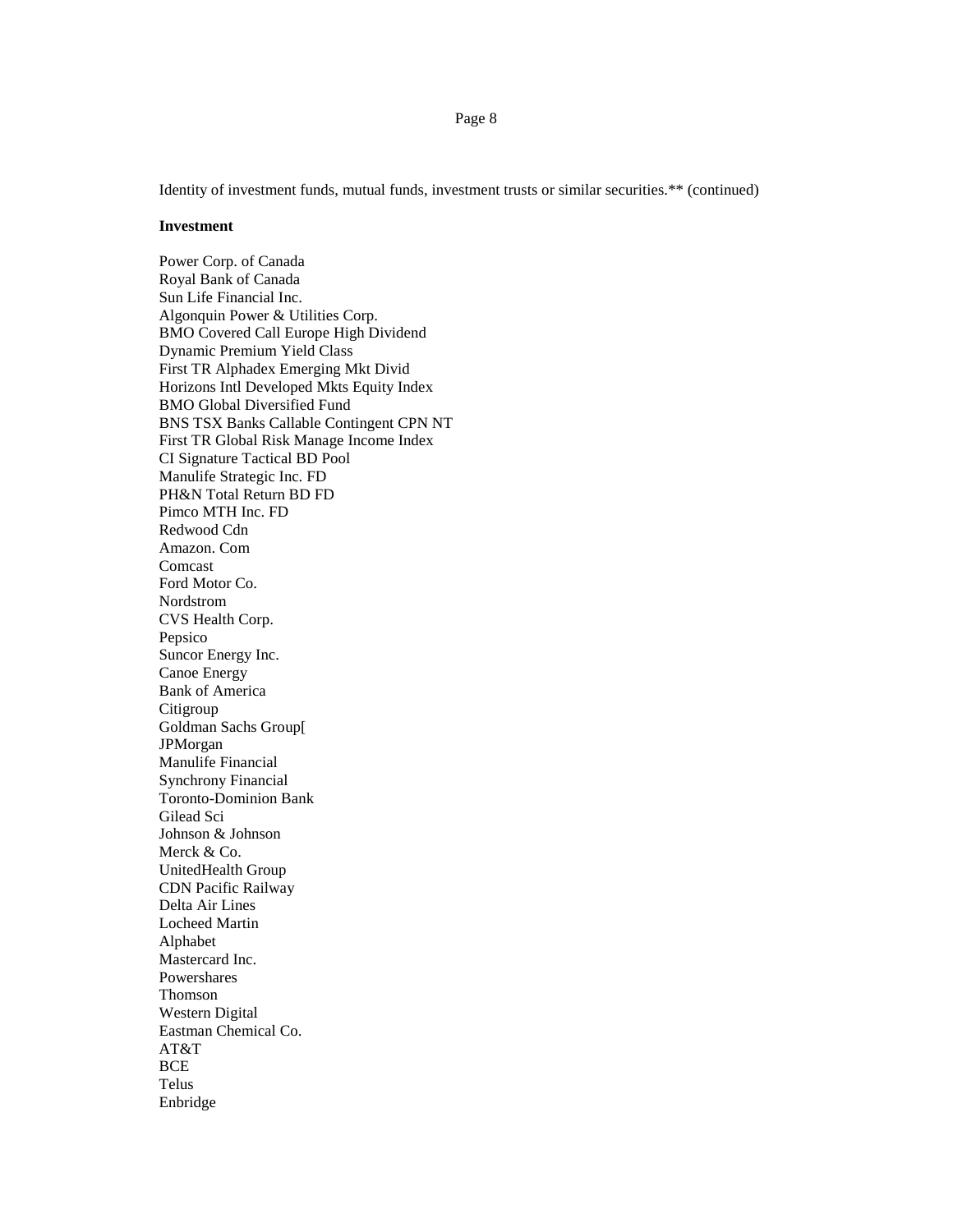Identity of investment funds, mutual funds, investment trusts or similar securities.\*\* (continued)

#### **Investment**

Fortis TransCanada Corp. Ishares TR Russell 2000 Purpose FD Fidelity Cdn Disciplined Eqty Fidelity Special Situations FD Manulife Dividend Inc. FD Black Creek Global Leaders FD Capital Group Global Eqty Dynamic Strategic Resource Sentry U.S. Grwth and Inc FD BMO Covered Call Cdn. BKS

**5**. Municipal address or legal description of any real property, inside or outside Saskatchewan, that the Member's spouse has any interest in or title or right to:

| <b>Address or Legal Description</b>                               | <b>Nature of Interest</b> |  |
|-------------------------------------------------------------------|---------------------------|--|
| Personal Residence                                                | Joint Owner               |  |
| <b>Personal Vacation Residence</b>                                | Joint Owner               |  |
| Personal Recreational Residence                                   | Joint Owner               |  |
| $160 - 38$ <sup>th</sup> Street East, Prince Albert, Saskatchewan | Shareholder               |  |

## **III. GOVERNMENT CONTRACTS**:

Identity and extent of the Member's spouse's participation in any Government contract as defined in Section 15 of *The Members' Conflict of Interest Act*:

## **Description of Contract Nature of Interest**

NONE

### **IV. GIFTS AND BENEFITS**:

Identity and the extent of any gift or personal benefit received by the Member's spouse and mentioned in a disclosure statement filed pursuant to subsection 7(3) of *The Members' Conflict of Interest Act*:

#### **Identity Extent**

NONE

# **V. OTHER**:

**1**. The identity of any grant or subsidy from the Crown that was received by the Member's spouse.\*\*\*

**Identity Extent**

NONE

330 – 38<sup>th</sup> Street East, Prince Albert, Saskatchewan Shareholder